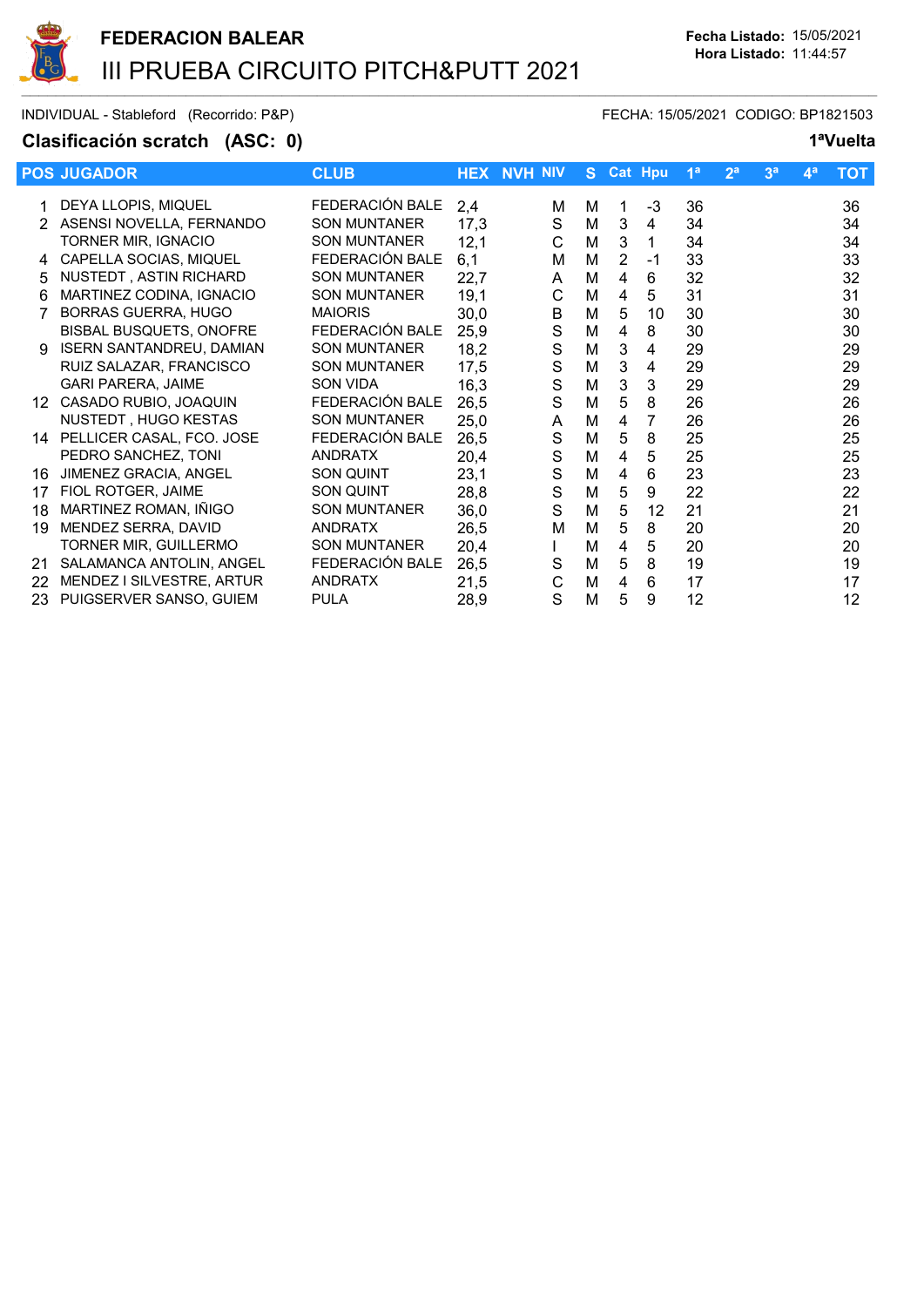

INDIVIDUAL - Stableford (Recorrido: P&P) FECHA: 15/05/2021 CODIGO: BP1821503

### Clasificación scratch senior (ASC: 0) 1<sup>a</sup>Vuelta

|     | <b>POS JUGADOR</b>              | <b>CLUB</b>         |      | <b>HEX NVH NIV</b> | S. |   | <b>Cat Hpu</b> | 1 <sup>a</sup> | 2 <sup>a</sup> | 3 <sup>a</sup> | $\mathbf{A}^{\mathbf{a}}$ | тот |
|-----|---------------------------------|---------------------|------|--------------------|----|---|----------------|----------------|----------------|----------------|---------------------------|-----|
|     | 1 ASENSI NOVELLA, FERNANDO      | <b>SON MUNTANER</b> | 17,3 | S                  | м  | 3 | 4              | 34             |                |                |                           | 34  |
|     |                                 | FEDERACIÓN BALE     |      |                    |    |   |                |                |                |                |                           |     |
| 2   | <b>BISBAL BUSQUETS, ONOFRE</b>  |                     | 25,9 | S                  | м  | 4 | 8              | 30             |                |                |                           | 30  |
| 3   | <b>ISERN SANTANDREU, DAMIAN</b> | <b>SON MUNTANER</b> | 18,2 | S                  | м  | 3 | 4              | 29             |                |                |                           | 29  |
|     | RUIZ SALAZAR, FRANCISCO         | <b>SON MUNTANER</b> | 17,5 | S                  | М  | 3 | 4              | 29             |                |                |                           | 29  |
|     | <b>GARI PARERA, JAIME</b>       | <b>SON VIDA</b>     | 16,3 | S                  | М  | 3 | 3              | 29             |                |                |                           | 29  |
| 6.  | CASADO RUBIO, JOAQUIN           | FEDERACIÓN BALE     | 26.5 | S                  | м  | 5 | 8              | 26             |                |                |                           | 26  |
|     | PELLICER CASAL, FCO. JOSE       | FEDERACIÓN BALE     | 26.5 | S                  | М  | 5 | 8              | 25             |                |                |                           | 25  |
|     | PEDRO SANCHEZ, TONI             | <b>ANDRATX</b>      | 20.4 | S                  | м  | 4 | 5              | 25             |                |                |                           | 25  |
| 9   | <b>JIMENEZ GRACIA, ANGEL</b>    | <b>SON QUINT</b>    | 23,1 | S                  | М  | 4 | 6              | 23             |                |                |                           | 23  |
| 10  | FIOL ROTGER, JAIME              | <b>SON QUINT</b>    | 28,8 | S                  | м  | 5 | 9              | 22             |                |                |                           | 22  |
| 11  | MARTINEZ ROMAN, IÑIGO           | <b>SON MUNTANER</b> | 36,0 | S                  | М  | 5 | 12             | 21             |                |                |                           | 21  |
| 12  | SALAMANCA ANTOLIN. ANGEL        | FEDERACIÓN BALE     | 26,5 | S                  | М  | 5 | 8              | 19             |                |                |                           | 19  |
| 13. | PUIGSERVER SANSO, GUIEM         | <b>PULA</b>         | 28,9 | S                  | M  | 5 | 9              | 12             |                |                |                           | 12  |